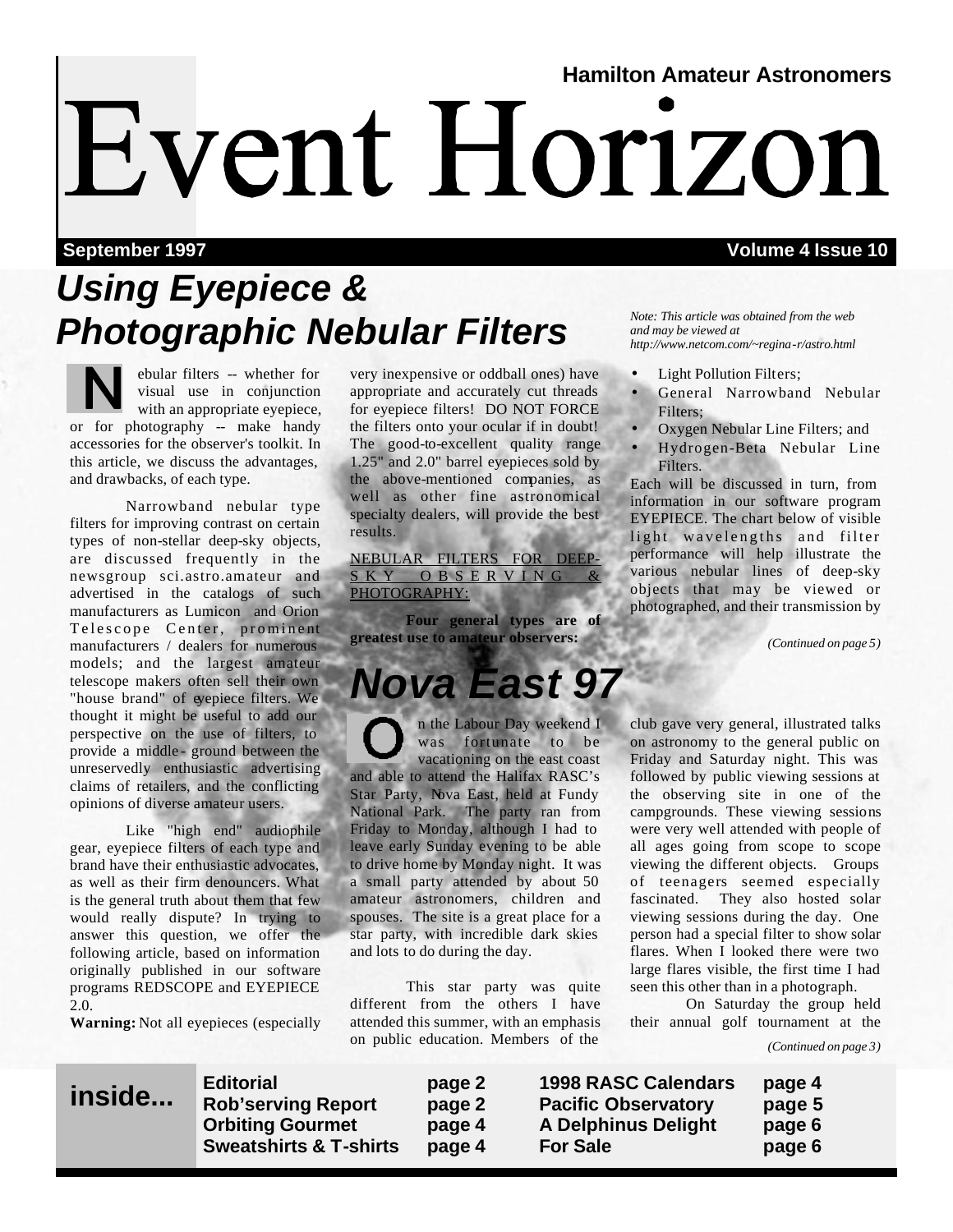### **Page 2**

## *Editorial*

he end of the club year is approaching and it is time to start thinking about joining the HAA council. It doesn't involve a lot of work and you can ask any council member and they will tell you the same thing - it is an enjoyable experience. All clubs need people to run things and all club members have a responsibility to help out where possible. It is also important to get new people with fresh ideas on the council. (Not that anyone on our council is "stale" yet.) A variety of positions are becoming available, so give it some thought.

 Summer will soon be over but not the observing. Getting dark earlier just means that there is more time for observing (and eating donuts and lying about what we saw afterwards). I keep wondering what is keeping most of you from joining us at our observing sessions. If you have any helpful



### *Jupiter's Satellite Shadow Crossings*

 The first time is the start of the shadow crossing (ingress) and the second is the end (egress). Only one of the shadow's ingress and egress times may be listed because of the time of evening twilight and Jupiter's setting time. Times are Eastern Daylight Savings up to Oct. 26. Thereafter, times are back to Eastern Standard Time.

JUST A REMINDER!!!!!! Sep. 21 Callisto \*---> 20:13 Sep. 21 Ganymede \*---> 22:25 !!! Double crossing visible from dusk to 20:13 !!! !!!Callisto will also occult Europa this evening!!!

Oct. 3 Io 00:57--->\* Oct. 4 Io 19:26--->21:44 suggestions on what it would take to get you out please pass on your comments to any of the council members.

 I don't especially like to split an article between issues but it was necessary with this month's article on *Using Eyepiece & Photographic Nebular Filters.* Thanks go to Steve Waldee for allowing us to reprint his article.

The "Expert" is taking a break from answering questions this month. (Actually, the truth is that the questions that are still to be answered are tough ones.)

Stewart Attlesey attlesey@interlog.com

Oct. 5 Europa 19:50---> 22:39 Oct. 12 Europa 22:26--->01:15 Oct. 13 Oct. 20 Europa 01:01--->\* Oct. 20 Io \*---> 20:04 Oct. 27 Io 18:43EST--->20:59 Oct. 30 Europa \*--->18:45

For other events, such as eclipses, occultations and transits of satellites search the table in the "RASC Handbook" or "Sky and Telescope". At the beginning of October check between 23:00 and 06:30 UT. At the end of October between 23:00 and 04:30 UT. Jupiter is setting about 1 hour earlier every two weeks. To get your local EDT subtract 4 hours from the UT shown for each event. After Oct. 26 subtract 5 hours to get your local EST.

#### *Monthly In-Sights*

*(Continued on page 3)*



 The HAA is an amateur astronomy club dedicated to the promotion and enjoyment of astronomy for people of all ages and experience levels

 The cost of the subscription is included in the \$15 individual or \$20 family membership fee for the year. Event Horizon is published a minimum of 10 times a year.

#### **HAA Council**

| Doug Welch                    |
|-------------------------------|
| <b>Grant Dixon</b>            |
| Jim Winger                    |
| Patricia Baetsen              |
| Barbara Wight                 |
| <b>Grant Dixon</b>            |
| Rob Roy                       |
| <b>Stewart Attlesey</b>       |
| <b>Tracy Webb</b>             |
| Membership Dir<br>Ann Tekatch |
| Rosa Assalone                 |
|                               |

#### Councillors

 Alan Shinn Bill Tekatch

#### **Web Site**

**http://www.science.mcmaster.ca/HAA/** 



Event Horizon - Hamilton Amateur Astronomers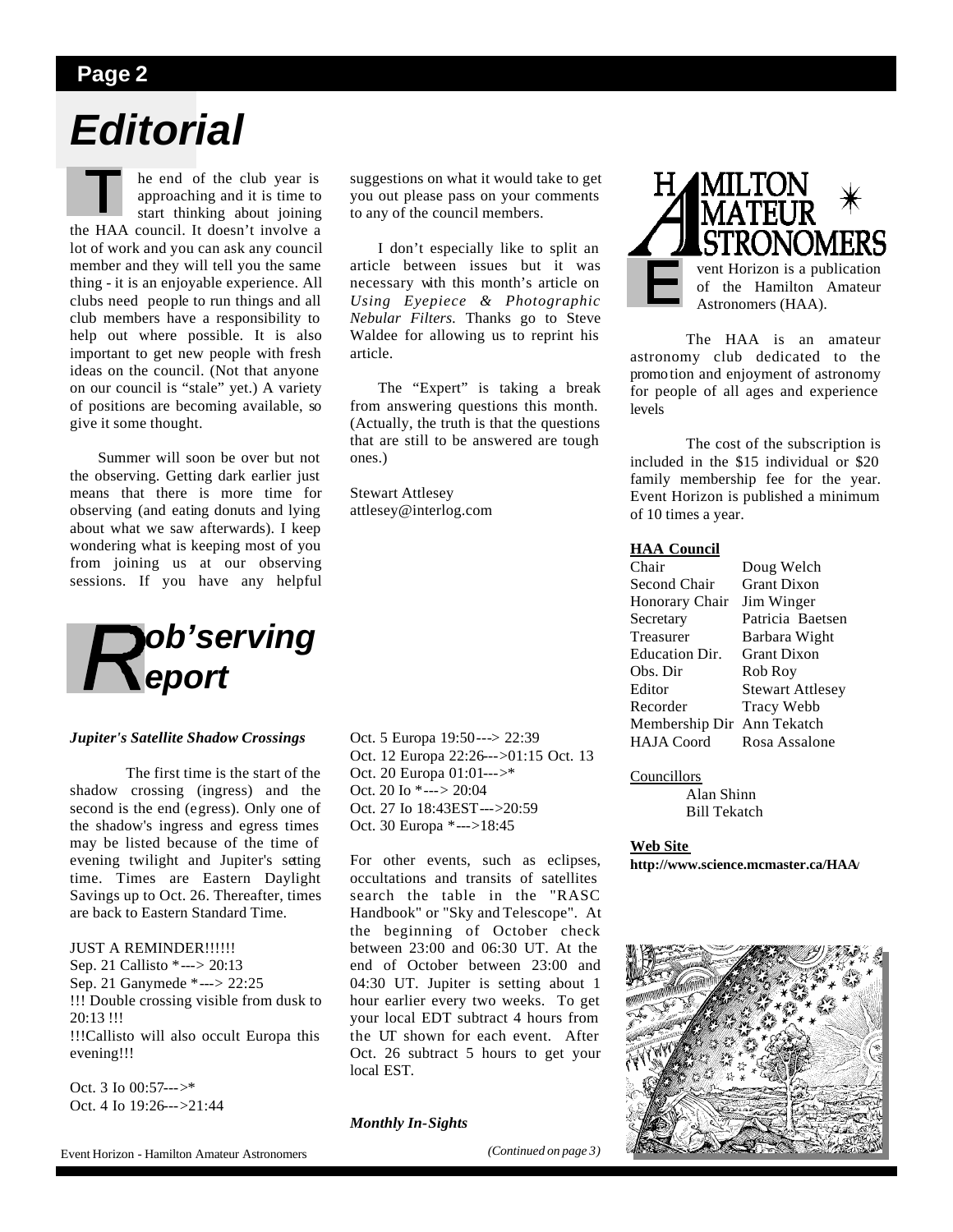## *Nova East ...*

### *(Continued from page 1)*

Fundy National Park Golf Course. I did not attend this, choosing instead to take the kids and visit some of the other sites near the park, such as Hopewell Rocks, St. Mary's Shorebird Reserve, and an open quarry to do some rock hounding. The skies on Saturday looked doubtful for good observing later, but they did clear around 10pm and gave us 2 hours of observing before clouding over completely.

 Sunday's activity was a strenuous 9 km hike down into a river valley, rockhopping along the river to some beautiful clear potholes, just perfect for a swim, and then back out. Eleven of us participated in the activity, and all made it out in one piece. We were thankful to have a surgeon along, as the possibility for some broken bones seemed great! Four of us did get stung by some sort of weird, easily provoked forest bee. Just brushing by the foliage it was on seemed to enrage it and it attacked. The skies again looked iffy for observing, but we did manage to observe, despite being able to see only  $\frac{1}{4}$  to  $\frac{1}{2}$  the sky at any given time.

 There was a wide range of scopes at the party. Dave Lane was there with his 18" Dobsonian, there was a homebuilt 17.5" Dobsonian, and one person stayed up until 3am Friday morning to finish his 15" Dobsonian in time for the party. A visitor from Maine brought his son and his 6" Newtonian, but left his 18" Obsession at home. There was a 12" LX200 and various smaller versions, many smaller refractors and reflectors and three 90mm Maksutov's, one was a Meade and one was a Questar. They were getting ready Sunday night to do a direct comparison of the three, unfortunately I had to leave before it got dark.

 The farewell dinner for everyone, included in our registration fee, was a corn and hot dog roast Sunday night. This was followed by the door prize draw, with lots of great prizes. The top prize was a copy of *The Sky* software (which I did not win!). All in all it was a great party with lots of activities and a small group of friendly amateurs willing to share their party and their knowledge with a very new amateur astronomer.

Marg Walton



### *Rob'serving Report ...*

*(Continued from page 2)*

#### **September**

- 16@dawn- Mercury at greatest western elongation, 18 deg.
- 18@07:05- Occultation of Saturn by Moon (southern Ontario)
- 21- Double shadow transit on Jupiter.
- 22- Aldebaran 0.3 deg. south of Moon.
- 22@19:56EDT- Vernal Equinox.

### **October**

- 5- Crescent Moon near Venus and Mars.
- 9@midnight- Saturn at opposition and nearest Earth.
- 15- Hunter's Full Moon.
- 19- Moon occults Aldebaran in early morning.
- 21- Orionid Meteor Shower peaks  $~5$ 7pm.
- 26- Venus and Mars only 2 deg. apart.
- 26@2am- Fall back to Eastern

Standard Time (UT-5hr=EST)

- Mercury- best views in 3rd. week of Sept. Not visible most of Oct.
- Venus is low in the southwest evening twilight. Sets about 1.5 hours after sunset.
- Mars is difficult to see in the evening twilight.
- Jupiter is near the meridian in the mid -evening and sets after midnight.
- Saturn rises at sunset and is visible all night. Rings span 45" and are tilted 10 deg. to us.
- Neptune & Uranus are a few degrees west of Jupiter.

### Rob Roy

Observing Director royrg@mcmail.cis.mcmaster.ca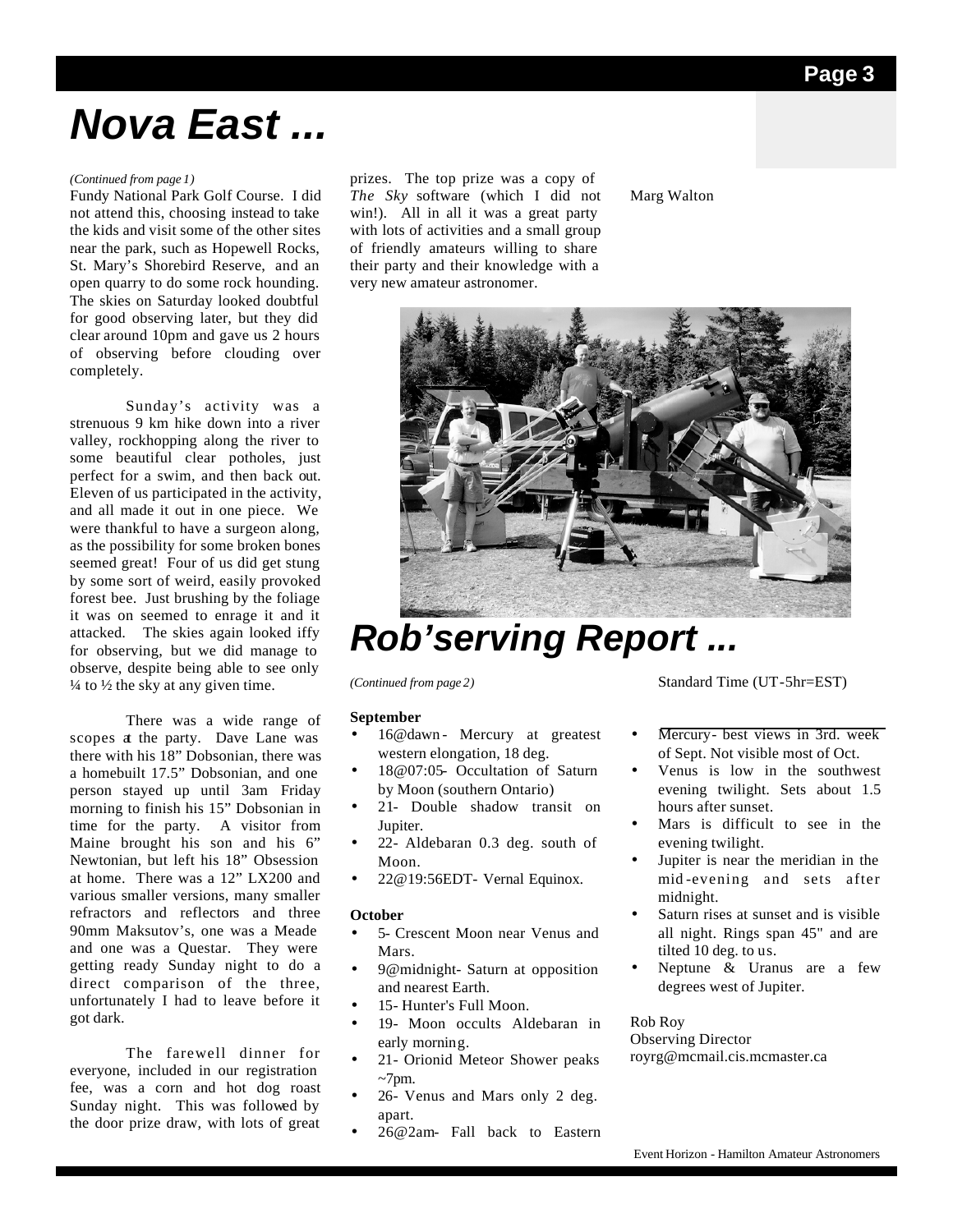### **Page 4**

### *The Orbiting Gourmet (Part 3): Navel Gazing*



h, the humble orange. That most succulent of educational tools.

 You people who have been following this series of articles probably think that this time, I've completely flipped. But I'm serious!

 When people hear that someone is involved with the HAA, they'll usually come out with something like "Y'know, I've always wondered...." or "This is probably a dumb question, but..." I've always found it a pleasant job to answer people's questions in a way that'll satisfy them and bring them back for more. But how to do this?.

 Enter: the orange. Sweet, juicy, and useful for explaining anything from gravitational lensing to black holes.

 Take the moon, for example. People often don't know why it changes shape over the course of a month. You can try explaining this using a pen and paper, but not everybody will get it. This is especially true of kids, who have a harder time making the leap from a 2- D picture to the 3-D reality.

 What you do is this: Hand the curious person an orange and put them in a room with a single focused light source -- a halogen flashlight, or one of those desk lamps that uses incandescent bulbs. If you're using the latter, get as bright a bulb as you can find. A normal 60 W bulb won't cut it. Explain that the light represents the Sun, the orange represents the moon, and the person's head, well, that's the Earth (this should be good for a joke or two, Grant). The person's eyes are two people standing on the night side of the Earth.

 Have your hapless subject stand facing away from the light, with the orange in the right hand, held

straight out to the side and at eye level. At this point, he or she will see what people usually call a "half-moon" and astronomers call "first quarter".

 Next, the person holds the orange out in front with both hands. This is a full moon if the face of the orange is fully illuminated, or a lunar eclipse if the orange falls within the shadow of the person's head. Held in the person's left hand, the orange enters "last quarter", a phase that people don't usually see because the moon is up during the wee hours of the morning.

 It's impossible for many people to hold an orange (or anything else!), directly behind them at eye level. But this is the configuration for "new moon". Explain that people rarely see a new moon because it's only up during the day. The illuminated back portion

### *HAA Sweatshirts & T-shirts*

he good news is that you haven't missed your opportunity to get your very own official HAA-wear!

 The bad news is that's because I haven't ordered them yet!

 Unfortunately, I didn't manage to get our order organized over the summer <insert excuse here>. But, now that those lazy days of summer are past, I will be putting an order in to Otmar Eigler and we will hopefully see HAAwear in time for Christmas (if not sooner).

Stay tuned!

Ann Tekatch



of the head represents the day side of the Earth and since most of us don't have any eyes back there the orange will be impossible to see. Schoolteachers and people with young kids may be able to mysteriously sense the orange without looking.

 Depending on your knowledge and the enthusiasm of yoursubject, you can go far with this demonstration. Not only will it make the explanation unforgettable -- you can share the orange afterwards. Try that with a plain old rubber ball !

Denise Kaisler kaisler@soback.kornet.nm.kr

### *1998 RASC Calendars*

e have received a sample copy of the Royal Astronomical Society of Canada's 1998 Observer's Calendar and, once again, it's a beauty!

 These colour calendars show breath-taking astrophotos taken by Canadian astronomers. Also featured are details on Canadian star parties, the daily phases of the moon and all significant astronomical events.

 Last year we quickly sold out of these calendars and had to place a second order. At \$7. each, they're sure to sell quickly again this year. To reserve your copy, call or email me by September 30/97.

Ann Tekatch 575-5433 tekatcba@mcmail.cis.mcmaster.ca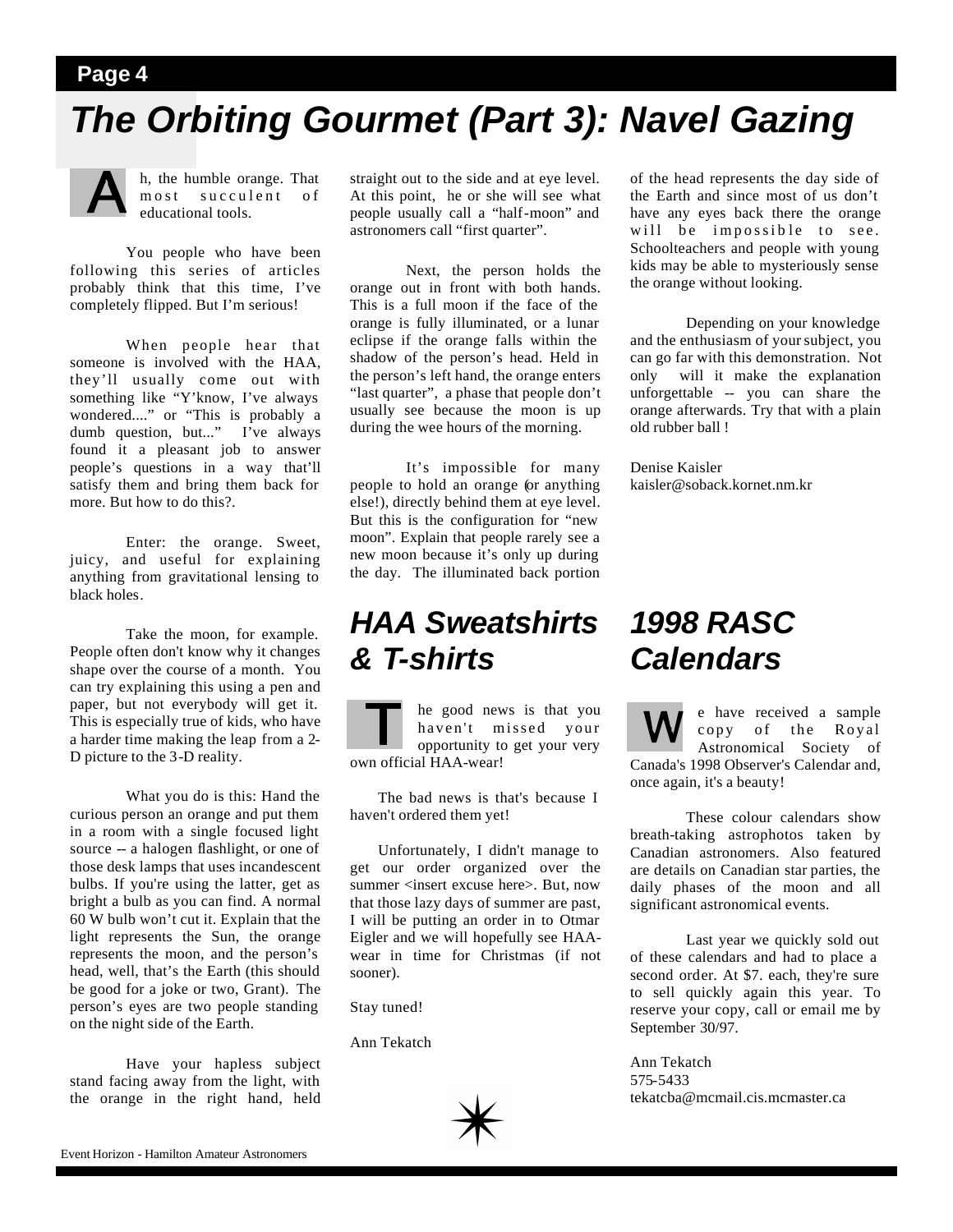## *Using Nebular Filters ...*

### *(Continued from page 1)*

specific filters (which, simultaneously, cut off unwanted light wavelengths.)



### BROADBAND LIGHT-POLLUTION-REDUCTION (LPR) FILTERS:

 This eyepiece or camera lens filter has a relatively minor effect on the bandwidth of visible light: it enables enhanced results in viewing or photographing images of celestial objects whose faint light is obscured by the stray photons from street lamps and from the dim but perceptible skyglow caused by excited atoms in earth's atmosphere.

 The typical broadband LPR filters have high transmission (which should ideally achieve better than 90% efficiency) at all visual light wavelengths except in a region centered around 560 nanometers, which contains the frequencies of the yellowish light of sodium- and mercury-vapor streetlights, and airglow. Other wavelengths radiated by oxygen and hydrogen are little unaffected by an LPR filter, and views of gaseous clouds like the *Crab, Lagoon,* and *Orion Nebulae* are somewhat enhanced in detail and contrast; photos of these objects may be recorded with longer exposures before the skyglow "washes out" the background with stray light.

 Since LPR filtering is broadband and relatively gentle, the light of stars, clusters, and galaxies which radiate a wide range of visible colors (and generally appear faint white or grey to the eye) will be quite clearly seen, often with contrast enhancement as well. Sky fogging of photographic exposures will be reduced, permitting exposures as much as three times longer than without an LPR filter: our DOS freeware program EYEPIECE will help you calculate the exposure times and sky fogging factor for appropriate Messier objects (see the end of this article for free download instructions.)

### GENERAL NARROWBAND NEBULA FILTERS:

 One of the most versatile of the contrast enhancing visual nebular filters, a narrowband nebular line filter has a narrower bandwidth than an LPR filter. Typical light pollution filters will transmit all but a narrow band of wavelengths that reduces light pollution and skyglow, while the nebular line filter blocks a broad band of wavelengths while passing only a narrow range, peaking sharply just above 500 nanometers (in the bluishgreen wavelength range of light).

 Those light wavelengths transmitted by the general nebular filter are radiated by ionized oxygen and atomic hydrogen, which fortunately happen to be in the blue-green light region to which the dark adapted human retina is most sensitive. Some extended nebulae, like the *Veil* in Cygnus, are spread over such a wide area of the eyepiece field that they are often invisible to novice astronomers, or may never seem to resemble in an eyepiece view -- even employing the largest of scope apertures -- remarkable longexposure observatory photos. However, a narrowband nebular line filter, even under moderately light polluted skies, will enhance images of such nebulae with a clarity and contrast not otherwise obtainable. A number of different brands are available: if possible, obtain a filter with a high transmission factor in the bandpass region (at least 90% is desirable).

 In heavily light polluted skies, the nebular line filter can make the difference between a nebula being utterly INVISIBLE or being unmistakably VISIBLE, even with scopes as small as 80mm aperture. Of course, the exit pupil should be in the proper range for effective filter use, as shown by our program EYEPIECE.

### OXYGEN NEBULA LINE FILTERS:

 A contrast enhancing deep-sky visual filter (currently made by Lumicon Company and Thousand Oaks Optical), the oxygen line filter has its high transmission region tuned to pass the light wavelengths radiated by doubly ionized oxygen near 500 nanometers: the so-called "forbidden lines" of radiation that can occur in the near vacuum of deep space but not under earthly conditions of higher pressure. The oxygen line filter dramatically reduces skyglow, while transmitting wavelengths emitted by

*(Continued on page 7)*

## *The Pacific Observatory*

ur company, The Pacific Observatory, has just relocated to Ontario. We host astronomy speakers, host public stargazing evenings and produce and show multimedia presentations.

 We are bringing Terence Dickenson to Brock University on Saturday October 18, 1997 at 7:30 to speak and show his astrophotography. Tickets are \$8.50. For more information we have 2 sites on the internet (identical) detailing the event:

**http://www.itcanada.com/~saturn http://www.vaxxine.com/ pacific\_observatory**

Carol Legate John Nemy The Pacific Observatory (905) 892-4531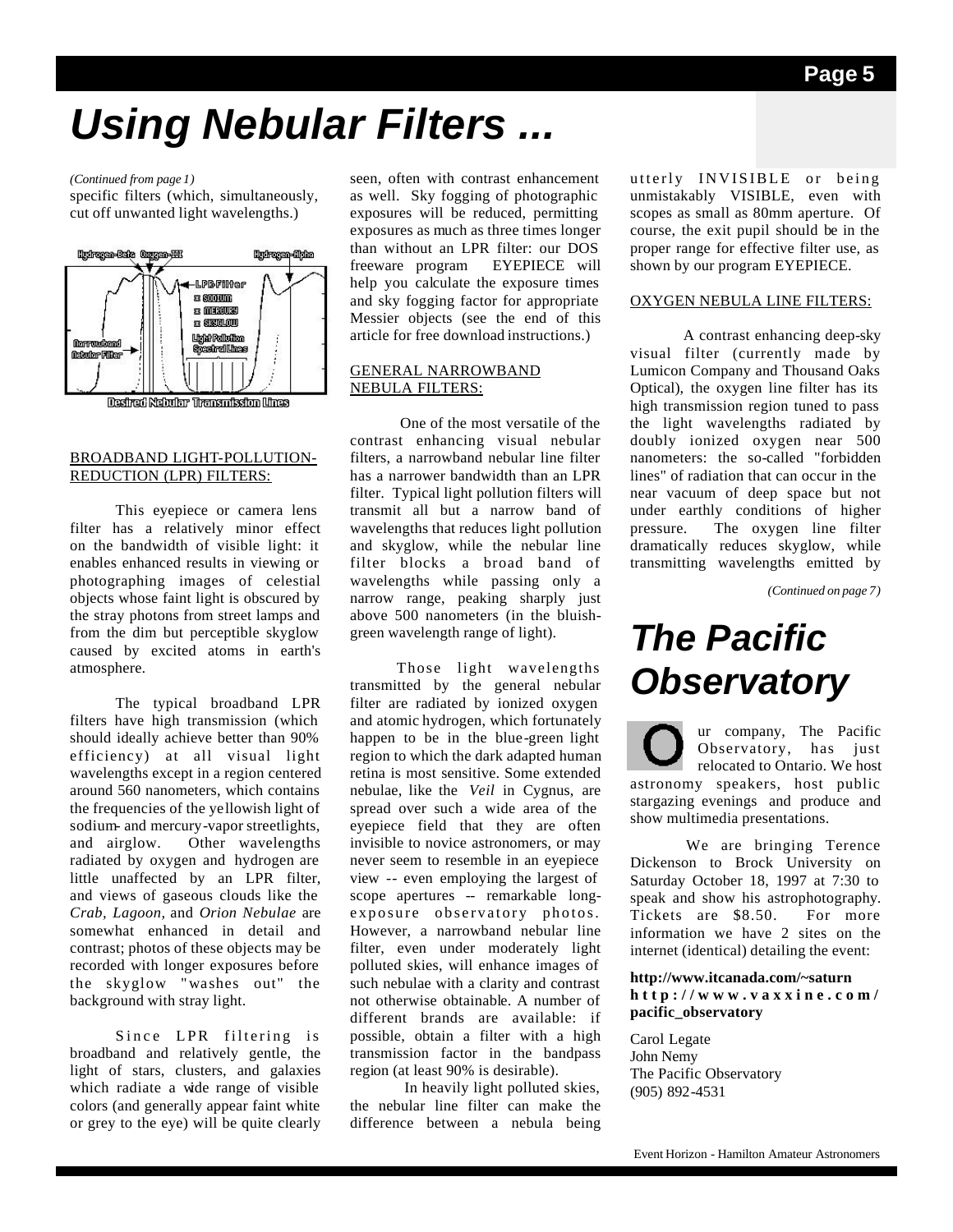### **Page 6**

## *A Delphinus Delight*

ying high overhead and stretching southward during September evenings is the very distinct 'Summer Triangle' marked by the three bright stars of Vega, Altair and Deneb. Altair is the southernmost star of this triangle representing Aquila the flying Eagle. If you scan to the northeast of Altair you'll see a faint diamond-shaped pattern of stars. This is the constellation of Delphinus the Dolphin. This diamond-shaped asterism is sometimes referred to as Job's Coffin, but there is some confusion as to the historical background of this name. The northeastern most star which marks the Dolphin's nose is one of the finest visual binaries visible in the early autumn. This star has the designation of Gamma Delphini, and it is easily resolved by low power telescopes.

 Gamma Delphini glows with the combined brightness of a 4th magnitude star. This binary system consists of two subgiant stars with spectra of G5 and F8. The individual magnitudes are 4.3 for the primary and 5.2 for its companion. The total luminosity of this system is about 30 suns.

 As far as sizes go, the primary is 4 times larger than our Sun and the companion is about 2.5 solar diameters. Distance estimates place this pair over 100 light years away.

 In a small telescope the two stars appear to be separated by 9.6" at a P.A. of 268ø or almost due west of the primary. This duo was originally discovered by F.G.W. Struve in 1830. Since that time the two stars have been closing on each other with a slight 5ø change in P.A. and a decreasing separation. The most appealing feature of this pair is the fine colors these stars present. At low power 35x in my 3" telescope I see a golden yellow pair. But at higher magnifications (50x-

Event Horizon - Hamilton Amateur Astronomers

75x) when the companion is placed further away from the primary I see it has a slight greenish emerald tint. Do you notice this change in hues with your telescope, and if so at what powers?

 Gamma Delphini should repay you with its interesting colors during this early Autumn season, so spend some time and study this fine Delphinus delight

By Jeff Brydges



627-7882

80mm finder scope - great spotting scope, with 20mm eyepiece giving 11 power (twin to the finder on the 17" at the Hamilton Centre's observatory) \$150

Minolta 35mm SRT101 camera - mirror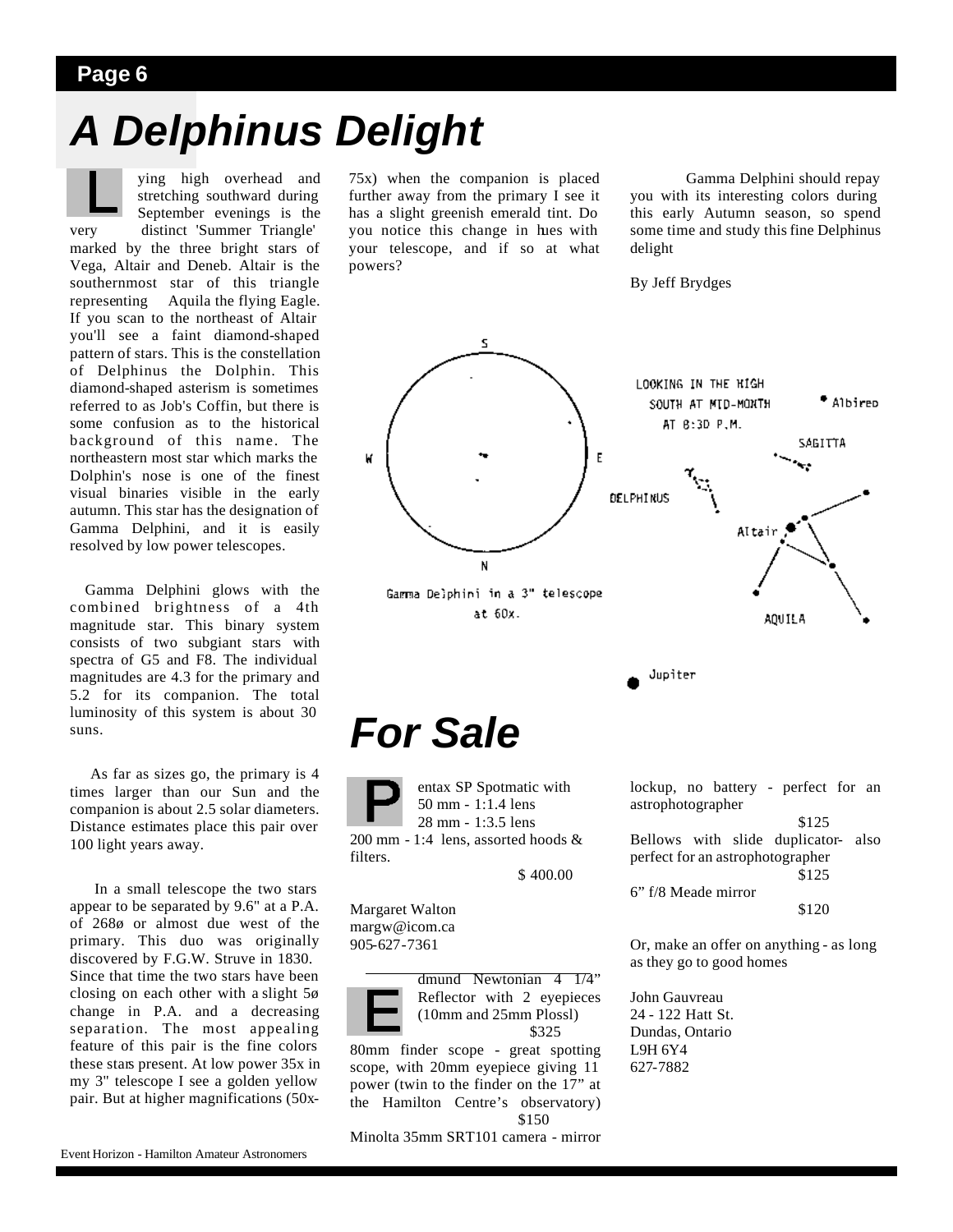## *Using Nebular Filters ...*

### *(Continued from page 5)*

ionized oxygen: planetary nebulae are particularly enhanced.

 In addition, the oxygen line filter provides the highest possible contrast enhancement for viewing many types of large diffuse nebulae in sites that suffer from extreme light pollution. The oxygen line filter is, however, not designed for photographic use, since its "filter factor" of attenuation will increase exposure times beyond a useful range, and will block wavelengths to which most film types are sensitive.

### NARROWBAND HYDROGEN BETA LINE NEBULAR FILTERS:

 The hydrogen-Beta filter (currently made by the Lumicon Company, as well as Thousand Oaks Optical), is designed to enable the visual astronomer to accomplish the almost hitherto impossible task of actually seeing the faint and elusive Horsehead dark nebula near the star Zeta Orionis in the constellation Orion. In years past, numerous experienced observers (such as the late Walter Scott Houston) reported observations of the Horsehead with small richfield telescopes, but in this era of urban sprawl and light pollution, the task is becoming difficult or even impossible.

 The name "hydrogen-beta" refers to the Balmer Beta nebular emission line of light wave energy at 486.1 nanometers radiated by atomic hydrogen (excited atoms of hydrogen in



Horsehead, by Ryan Wood: 8" f5.2, Kodak Ektapress 1600, 40', Lumicon DEEP-SKY[tm] Filter.

the low pressures of deep space). This filter has a very sharp high transmission response to the blue-green light of this specific frequency: the Beta line is the weaker line of atomic hydrogen, the stronger being the h-Alpha or Hydrogen I line in the red color region, centered at 656.3 nanometers. Unfortunately, the human eye can see very little of weak red light, so the rich reddish hues of a hydrogen nebula radiating at 486.1 nm are largely undetected by eye through a telescope, though they register strongly on film. However, the weaker bluegreenish h-Beta line is much more readily detected by eye: thus, for example, the energy radiated by the nebula IC-434, located behind the *Horsehead* dark nebula, along our line of sight, will show up to the eye (under the best viewing conditions) as a faint greyish smudge, with the *Horsehead* being a dark (or darker) spot against the faint glow. This non-linear detection of color wavelengths by the dark adapted human eye is called the "Purkinje" effect, after its discoverer, the 19thcentury Czech physiologist J. N. Purkinje. To see the *Horsehead*, the blue-green hydrogen-Beta wavelength from IC-434 can be detected, as can the dark cloud of interstellar matter arranged in front of it, if all "competing" skyglow is reduced. The authors of this website have observed the *Horsehead* in Moonless, clear skies of at least 5.8 to 6.0 limiting magnitude (preferably darker), with this filter employed in scopes as small as 3 - 4 inches in aperture, by following the recommendations of the program EYEPIECE for exit pupil size in carefully selecting an eyepiece for appropriate magnification, when the object is nearest the meridian and above the rough air at the horizon.

 In addition to the *Horsehead*, the hydrogen-Beta filter can also enhance the contrast of a few other extended objects like the *California Nebula* in Perseus, faint "H-II" regions in the arms of some bright spiral galaxies like M33, or the Cygnus



Horsehead, Eyepiece Simulation, 17.5" Scope in Dark Sky, With Hydrogen-Beta Filter

objects the *Cocoon Nebula* (IC-5146) and the nebulosity of *Campbell's Hydrogen Star* (PK64+5.1, a planetary nebula surrounding star BD  $+30^{\circ}$  3639 at 19h  $35m$  RA,  $+30^{\circ}$  31m DEC.)

 The h-Beta filter is NOT a photographic filter: it is intended strictly for visual observations at the eyepiece.

### PHOTOGRAPHIC TESTS OF FILTERS:

 Years ago, when one of this website's authors (Waldee) was the manager of a consumer science products dealership, we produced a "point of sale" display for the company, to try to illustrate the efficiency of various forms of eyepiece nebular filters, by photographing a light polluted region of sky where we conducted the visual tests of filters that will be described below. The prints and negatives for this display were long ago lost, so on the evening of 7-6-97, we repeated the test and provide the results for your inspection. Many astrophotographers have tested the efficacy of filters with guided exposures in order to show the improvements and reduction of skyfogging (we especially recommend the article Filters and Light Pollution on Chuck Vaughn's Astrophotography Webpages ); but our own specific test with a fixed camera tripod setup was intended simply to show the reduction

*<sup>(</sup>Continued on page 8)*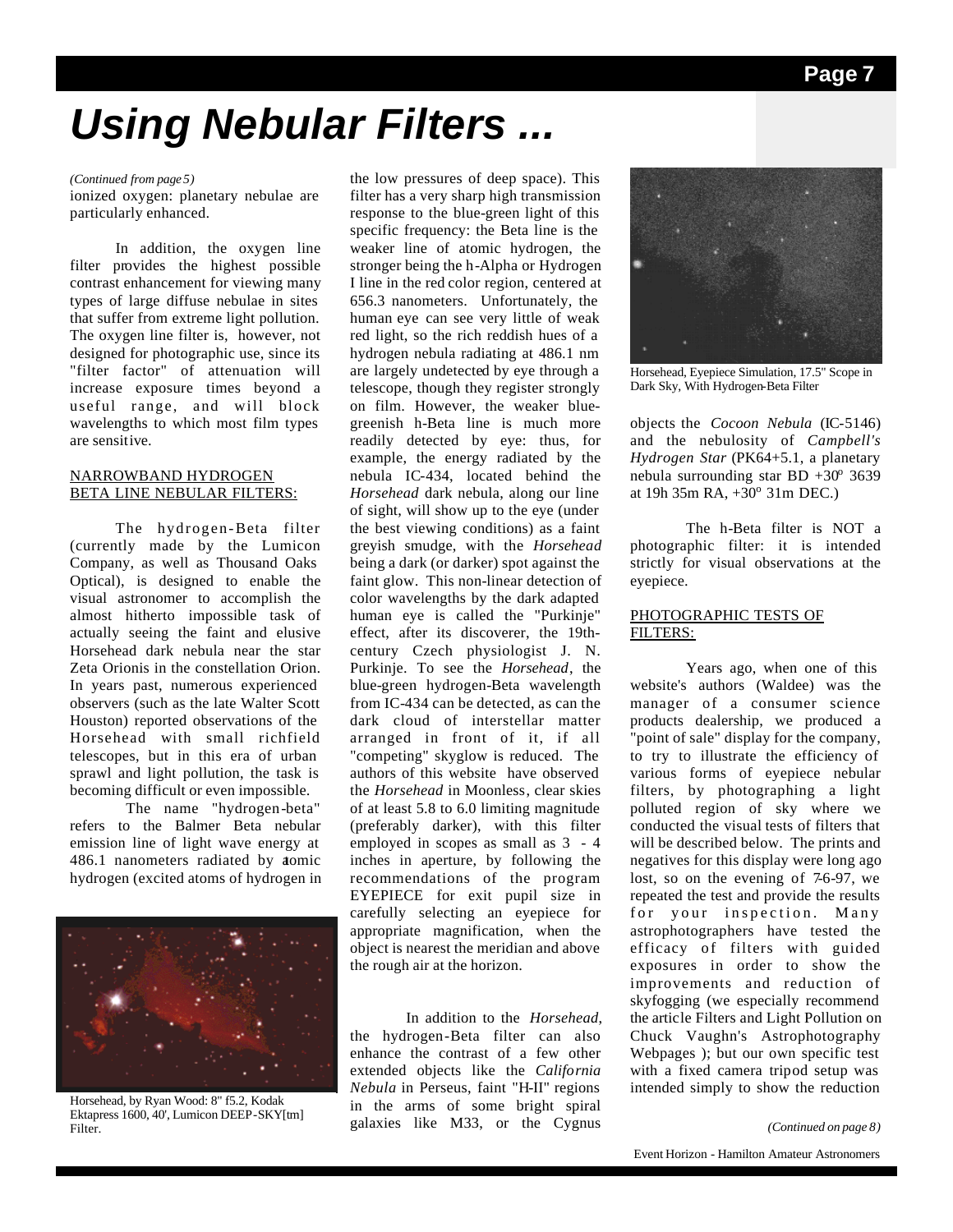## **Page 8** *Using Nebular Filters ...*

### *(Continued from page 7)*

of light pollution. We constructed a small metal hood for the 50mm f1.7 lens of our camera, that fitted closely



M-42, Ron Wood: 8" f5.2, Hypered Kodak Ektapress 1600; 30'; Lumicon DEEP-SKY[tm] Filter.

over the lens, cutting off all light except through a 27-mm aperture that was fitted with threads for 1.25" eyepiece filters. This changed the focal ratio of the system to about f/4, still fast enough to attain skyfog limit in a few minutes with color-rich Kodak 400 print film. However, a vignetting of the negative was caused by this adapter, so we have cropped the scans of the photos to contain the exposed region of each frame, and just a bit of the dark region around it.

 The exposure times were 15 minutes in each case. The site was one of the viewing venues we employ for astronomical observing, at over 3,000 feet of elevation above sea level in the mountains north of Santa Cruz, California. Lights at the horizon are from the populous areas of Gilroy and Morgan Hill, and in the unfiltered picture are extraordinarily bright and intrusive in the long exposure! A number of other "unidentified flying objects" may be visible: more on these below.

 In this exposure, the brilliance of low- and high- pressure sodium vapor streetlights is terribly evident. In addition, at the right of the horizon, a trail is visible from the rising planet Jupiter, as are some fainter startrails.

Though we did not take special note of



15-Minute Exposure at f/4, No Filter.

them by eye while the picture was being exposed, the camera unerringly captured numerous "UFOs": trails of airplanes taking off from a south Santa Clara county airport! All in all, it is hard to imagine that any decent deepsky observing can be done at this venue, but we manage to accomplish a lot when fog comes in to blanket the worst of the light pollution, by observing away from the strongest source of light, or by using filters on extended nebulae.

 Using a standard "light pollution rejection" filter [similar to a Lumicon DEEP-SKY"[tm] or Orion "SkyGlow"[tm]), which primarily suppresses the yellowish wavelengths of sodium- vapor streetlights (plus some high atmospheric airglow), this 15



LPR Filter, 15-Minute Exposure at f/4.

minute exposure captures a lot of reddish radiation in the h-alpha range from the city lights, but loses most of the awful yellow pollution wavelengths. Sadly, however, the effect by eye is not NEARLY so dramatic: in fact, it is rather subtle, provided just the right exit pupil is chosen for the best effect. Do not expect to view nebulae with

extraordinary contrast enhancement with an LPR filter: but some improvement will be evident by eye. The increased photographic exposure time is the best service provided by this type of filter, though for visual use, it can provide a slight contrast enhancement on some globular clusters, and on bluish reflection nebulae (such as the faint glow around some of the bright stellar members of M-45, the *Pleiades*, or part of M-20, the *Trifid* nebula.)



Narrowband General Nebular Filter: 15-Minutes at  $f/A$ .

 With the addition of a standard visual narrowband nebular filter, primarily centered on hydrogen wavelengths (similar to a Lumicon "UHC"[tm] or an Orion "UltraBlock"[tm] model), we see a lessstrong transmission of reddish h-alpha wavelengths, combined with the greenish-blue light to which the dark adapted eye is most sensitive, resulting in a slightly less reddish cast than the LPR filter picture above; note that the star trails have nearly disappeared, along with much of the nasty skyglow. This type of filter is not intended for photography, but is designed to help obtain high contrast on emission nebulae such as M-8 (the *Lagoon Nebula*) or M-17 (the *Omega Nebula,* below), both in the constellation of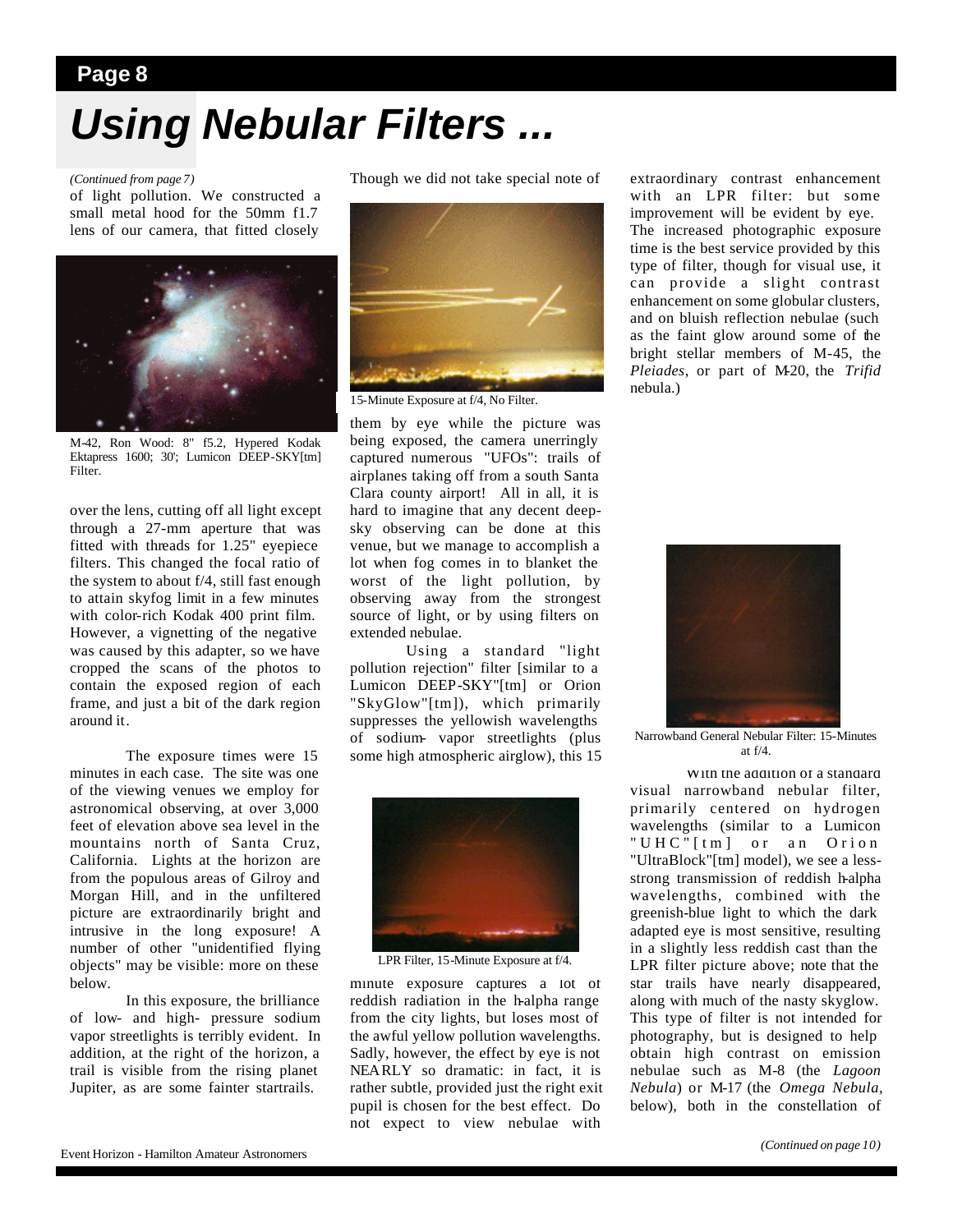## *October Night Skies*

Event Horizon - Hamilton Amateur Astronomers